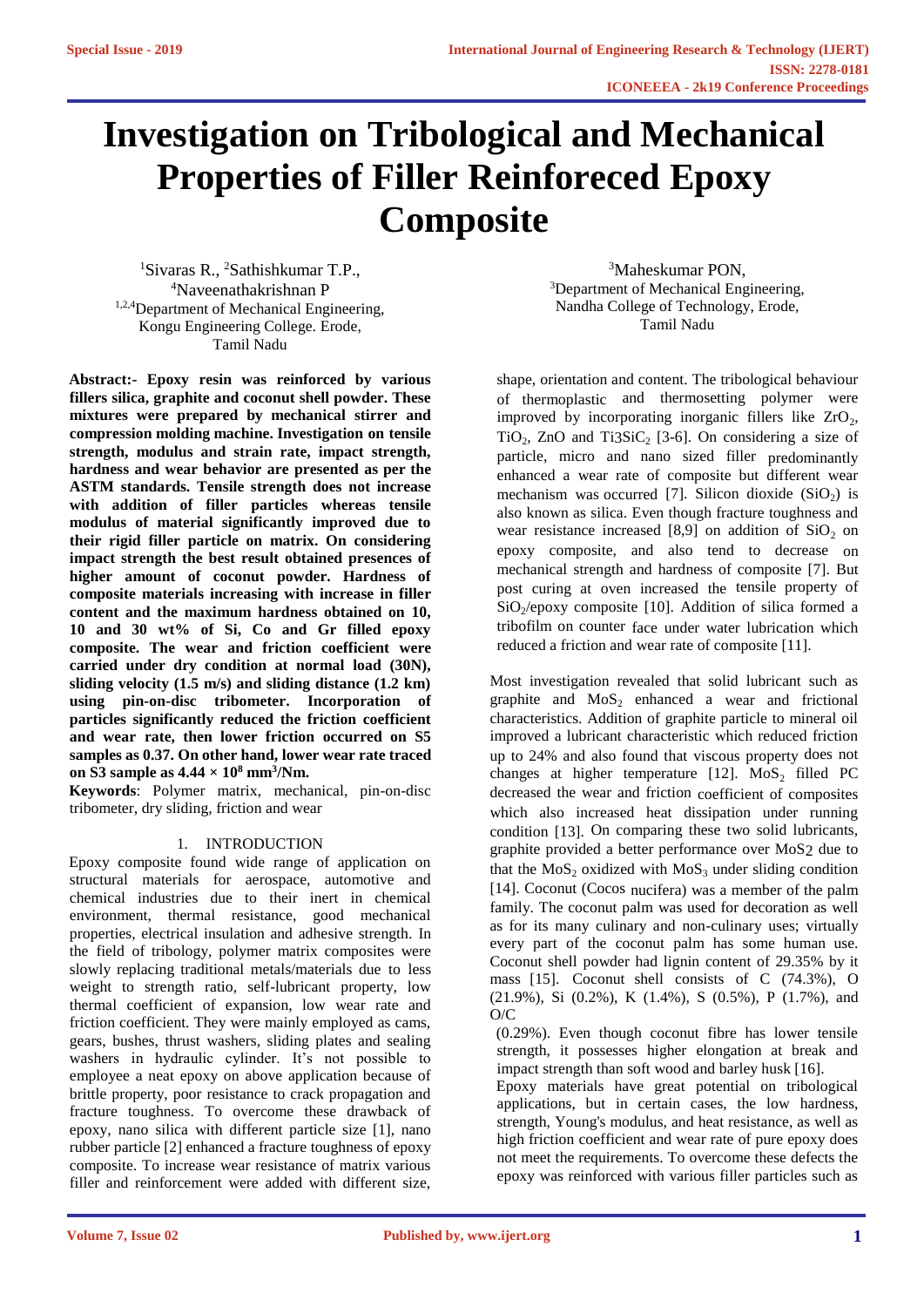graphite, silica and coconut shell powder. In this present work mechanical properties such as tensile, impact & hardness and tribological performance were analysed.

# 2. EXPERIMENTAL PROCEDURE

# *2.1. Materials and preparation of composite*

In this study, epoxy resin and its consistent hardener was used as polymer matrix which brought from Covai Seenu and Company at Coimbatore, Tamilnadu, India. Graphite (GR030PI), silica and finely grained coconut shell were used as filler particle. A definite amount of fillers was stirred well with epoxy resin for 10min. The hardener (10%) was added at resin to hardener ratio of 100:15 ml and stirred mechanically for 5min. Subsequently, mixture was poured into mould at 32℃ and closed mould allowed for 8hr to take solidification and then removed composites plate was post cured at 70℃ for 1h. The dimension of composites plate was 240 x 220 x 4mm. The composition of epoxy resin and wt% of fillers are shown in Table 1. Tribological pin (Φ10mm, L=25mm) were prepared by pouring mixture into tribomould and allowed to cure for 8h.

*2.2 Hardness of the composites*

A Rockwell hardness test was employed to find hardness of a composite materials. The Rockwell determines hardness by using measuring the intensity of penetration of an indenter (1/16" ball) under a load (60kgf). To obtain a consistency test, the five locations was selected to measure the hardness and average value was plotted.

# *2.3 Wear and friction testing procedure*

According to standard ASTM G99, friction and wear behaviour of composite materials have been investigated against alumina disc using pin on disc tribometer and its schematic diagram is shown in figure 1. The experiment was carried under dry condition at ambient temperature, load (30N) and velocity (1.5m/s) for 1.2km. Initially the pin was cleaned with ethanol and weighed. Next, the pin was mounted on pin holder and test have been carried out for above condition. Before weighing, specimen was cleaned in ethanol and mass loss were measured. Test was replicated for three times and average value was taken in order to obtain uniformity. The wear rate was calculated by using below equation (1).

| wear rate = $\binom{m}{m}$ $\frac{3}{2\pi}$ $\left(\frac{N}{m}\right)$ |  |
|------------------------------------------------------------------------|--|
|                                                                        |  |

*FNL*

where,  $m$  is mass loss (mm<sup>3</sup>),  $FN$  is frictional force (N) and  $L$  is sliding distance (m).

| S.No | <b>Material Code</b> | <b>Matrix (Epoxy) Weight</b><br>fraction $(\% )$ | <b>Silica Weight fraction</b><br>$($ %) | <b>Weight</b><br>Coconut<br>fraction<br>(%) | <b>Graphite Weight</b><br>fraction<br>$\left(\frac{0}{0}\right)$ |
|------|----------------------|--------------------------------------------------|-----------------------------------------|---------------------------------------------|------------------------------------------------------------------|
|      | S <sub>0</sub>       | 100 0                                            |                                         |                                             |                                                                  |
|      | S <sub>1</sub>       |                                                  | 70 10                                   | 10                                          | 10                                                               |
|      | S <sub>2</sub>       |                                                  | 60 10                                   | 10                                          | 20                                                               |
|      | S <sub>3</sub>       |                                                  | 50 10                                   | 10                                          | 30                                                               |
|      | S <sub>4</sub>       |                                                  | 60 10                                   | 20                                          | 10                                                               |
|      | S <sub>5</sub>       | 50                                               | 10                                      | 20                                          | 20                                                               |
|      | S6                   |                                                  | 40 10                                   | 20                                          | 30                                                               |

#### **Table 1. weight % of filler and symbols used to identify composite**

# *2.4 Mechanical properties*

The mechanical and impact properties were measured as per ASTM standards. The tensile properties such as tensile modulus, strength and strain rate were conducted on universal testing machine. As per ASTM D638, dog bone shape specimen (L=165mm, B=19mm, W=4mm) used for tensile test. The impact test has been conducted as per ASTM D 256 on izod – impact tester with dimensions of L=49mm, B=13mm, W=4mm. Test is replicated for three times and average was taken in order to consistency.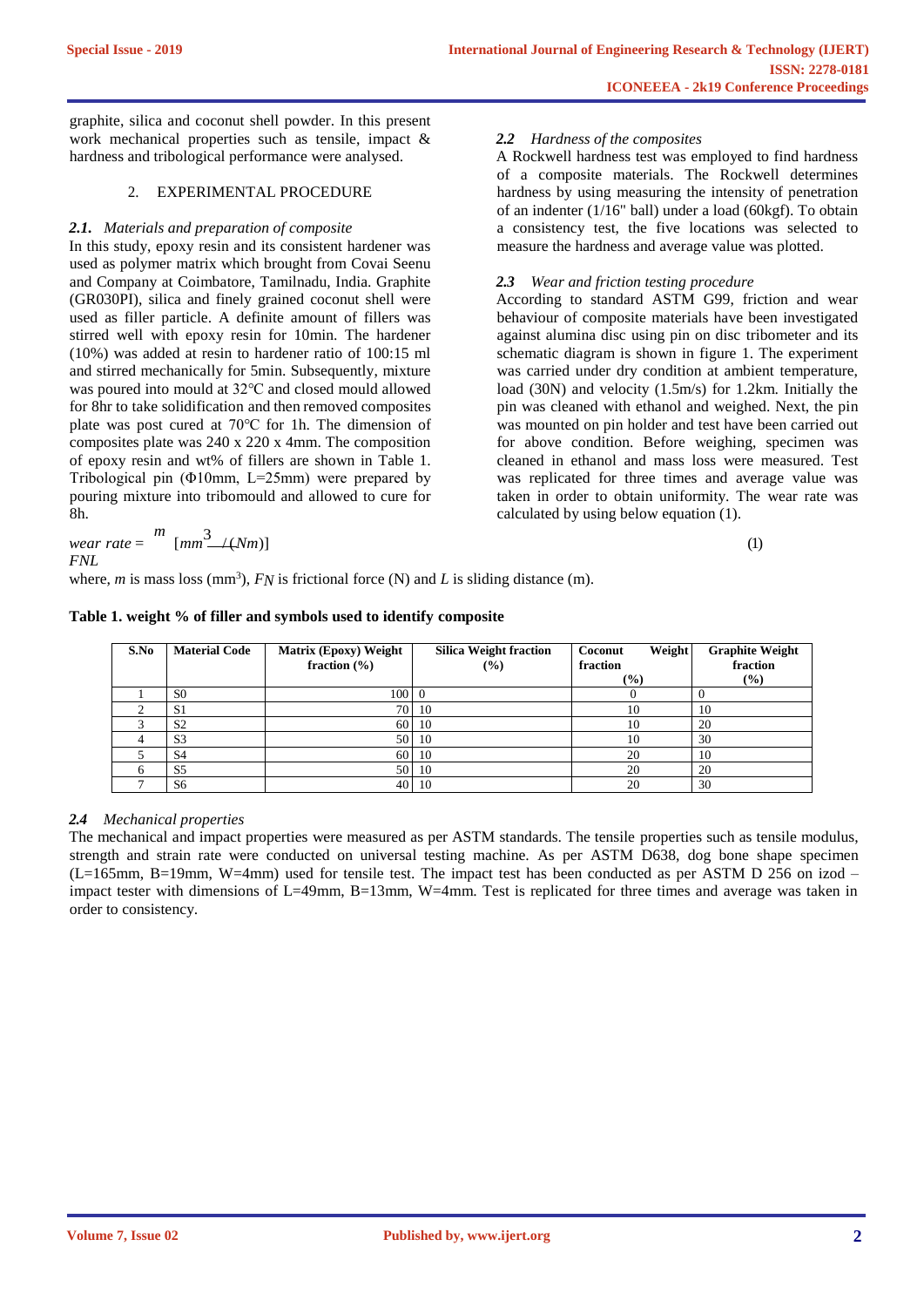

Figure 1 Friction and wear test rig (a) computer display (b) lubricant system (c) load setup (d) disc and pin holder

3. RESULT AND DISCUSSION

## *3.1. Mechanical Properties*

The impact strength and tensile properties of a filled and unfilled epoxy composites were listed in Table 2. Due to poor interaction between epoxy and filler particles, tensile strength is decreased with incorporation of filler particles. Among filler reinforced epoxy S6 provided a better tensile strength whereas lower strength on S3. Tensile strength of specimen was increased at 20 wt% than 10wt% filled coconut powder and also strength increasing with increase in graphite content. Tensile modulus of epoxy composite increased with addition of filler content this may due to integration of rigid filler particle in to matrix. The higher tensile modulus obtained for S5 composite while lower for S0 and S4 composites. Tensile strain (%) of filled epoxy behaves between 1.9 to 2.74, but neat epoxy strain rate showed 4.32%. The impact strength of material was increased to 4.64 kJ/m<sup>2</sup> for S4 as compared to 2.84 kJ/m<sup>2</sup> for neat epoxy resin. On other hand impact strength behaves very similar to neat epoxy this may because of poor interaction between of filler particle and epoxy composite which also shows optimum amount of filler content can improve impact strength of material. The lower amount impact strength obtained as  $2.12 \text{kJ/m}^2$  for S2 and S3 composite. Impact strength may be reduced due to their poor shock absorption/resistance under higher deformation rate of ceramic material than neat epoxy.

| S. No | <b>Material Code</b> | <b>Tensile Strength</b> | <b>Tensile Modulus</b> | Tensile Strain (%) | <b>Impact Strength <math>(kJ/m2)</math></b> |
|-------|----------------------|-------------------------|------------------------|--------------------|---------------------------------------------|
|       |                      | (MPa)                   | (MPa)                  |                    |                                             |
|       | S <sub>0</sub>       | 31.29                   | 724.39                 | 4.32               | 2.84                                        |
|       | Э.                   | 20.36                   | 841.65                 | 2.42               | 2.84                                        |
|       | S <sub>2</sub>       | 23.04                   | 952.11                 | 2.42               | 2.12                                        |
|       | S3                   | 19.01                   | 1001                   | 1.9                | 2.12                                        |
|       | S4                   | 22.68                   | 827.94                 | 2.74               | 4.64                                        |
|       | S5                   | 24.31                   | 1095.33                | 2.22               | 2.84                                        |
|       | S6                   | 26.48                   | 1003.29                | 2.64               | 2.84                                        |

Table 2. Mechanical properties of epoxy composite

## *3.2. Hardness*

The hardness of composites was significantly increased with addition of filler particles to epoxy. The higher hardness obtained for S3 & S6 composites whereas lower hardness obtained for neat resin & S1 composites among filler reinforced specimen. Figure 2 reveals that hardness of composite were increased with increase in coconut shell powder and graphite. This results because of ceramic powder were hard in nature than neat epoxy which increased the resistance of the material against the penetration of the indenter.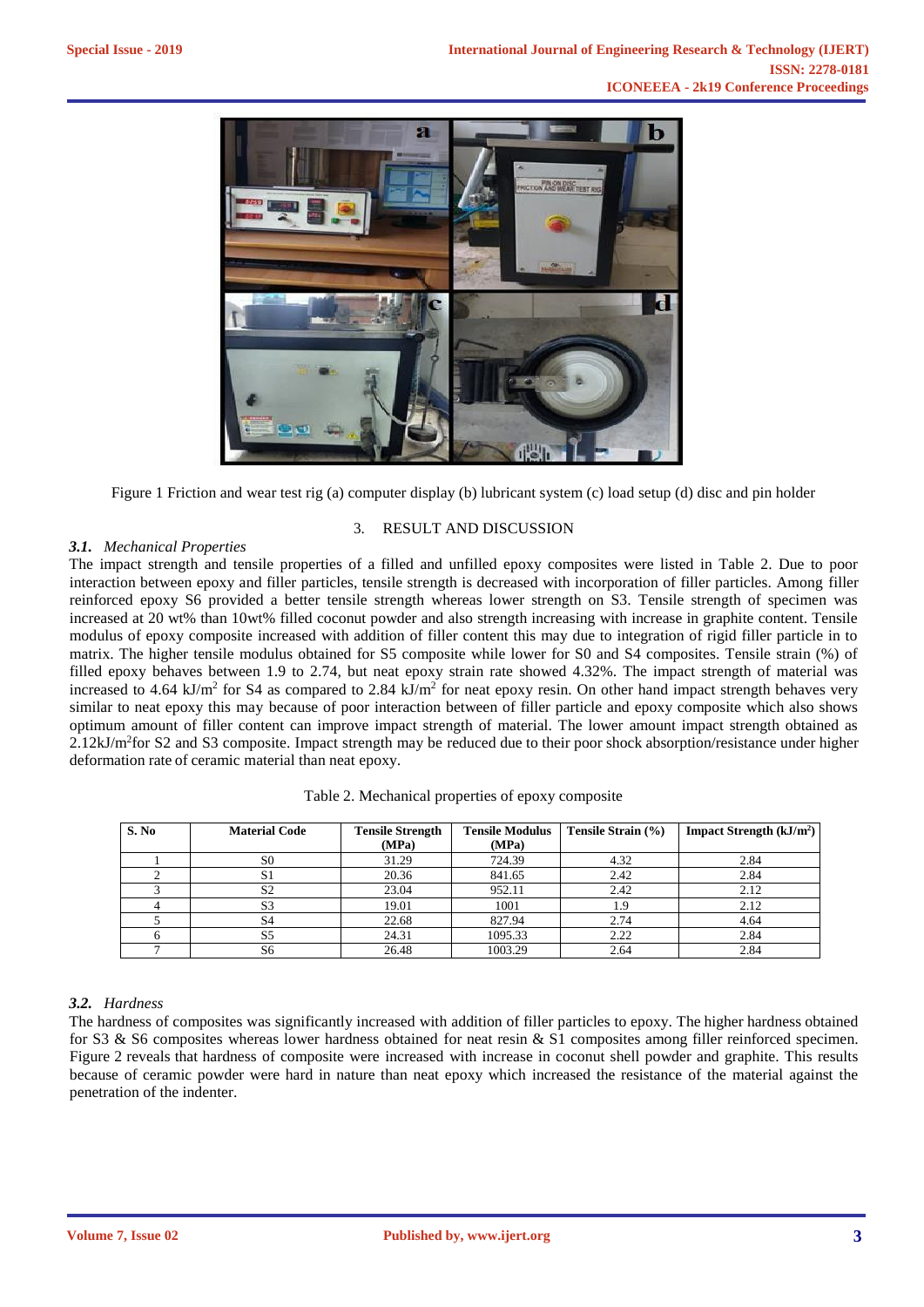

# Figure 2. Hardness of epoxy composites

## *3.3. Effect of Coefficient of Friction*

Figure 3 shows the friction coefficient of filled and unfilled epoxy composite. The coefficient of friction reduced up to 20-60% on particles reinforced epoxy composites than unfilled epoxy. The lower coefficient of friction obtained for S2 and S5 (20% of Gr), it clearly reveals that the friction coefficient is significantly depended on graphite content. Further addition in graphite content of 30%, friction coefficient was increased. Addition of coconut particle (20 wt%) significantly reduced the friction coefficient up to 20% than coconut particle of 10wt% and it clearly revealed that friction coefficient also depends upon graphite and coconut shell powder whereas silica does not make much contribution on friction coefficient.





#### **3.4. Effect of Wear Rate**

The incorporation of filler particle significantly reduced the wear rate of composite. The lower amount of wear rate was obtained for S3 as  $4.44 \times 10^8$  mm<sup>3</sup>/Nm whereas higher wear rate obtained on unfilled epoxy as  $12.45 \times 10^8$  mm<sup>3</sup>/Nm. Figure 4 shows that wear rate reduces with increase in graphite content on composites, the lowest wear rate on 30% of Gr for both set. Addition of coconut powder leads to increase the wear rate. Even though lower friction coefficient obtained for 20% of graphite, lower wear rate occurred for 30% of graphite, this may be strong adhesion of filler particles on epoxy composites. A S4 sample behaves very similar to neat epoxy, it may be abrasive wear between composite and counter surface.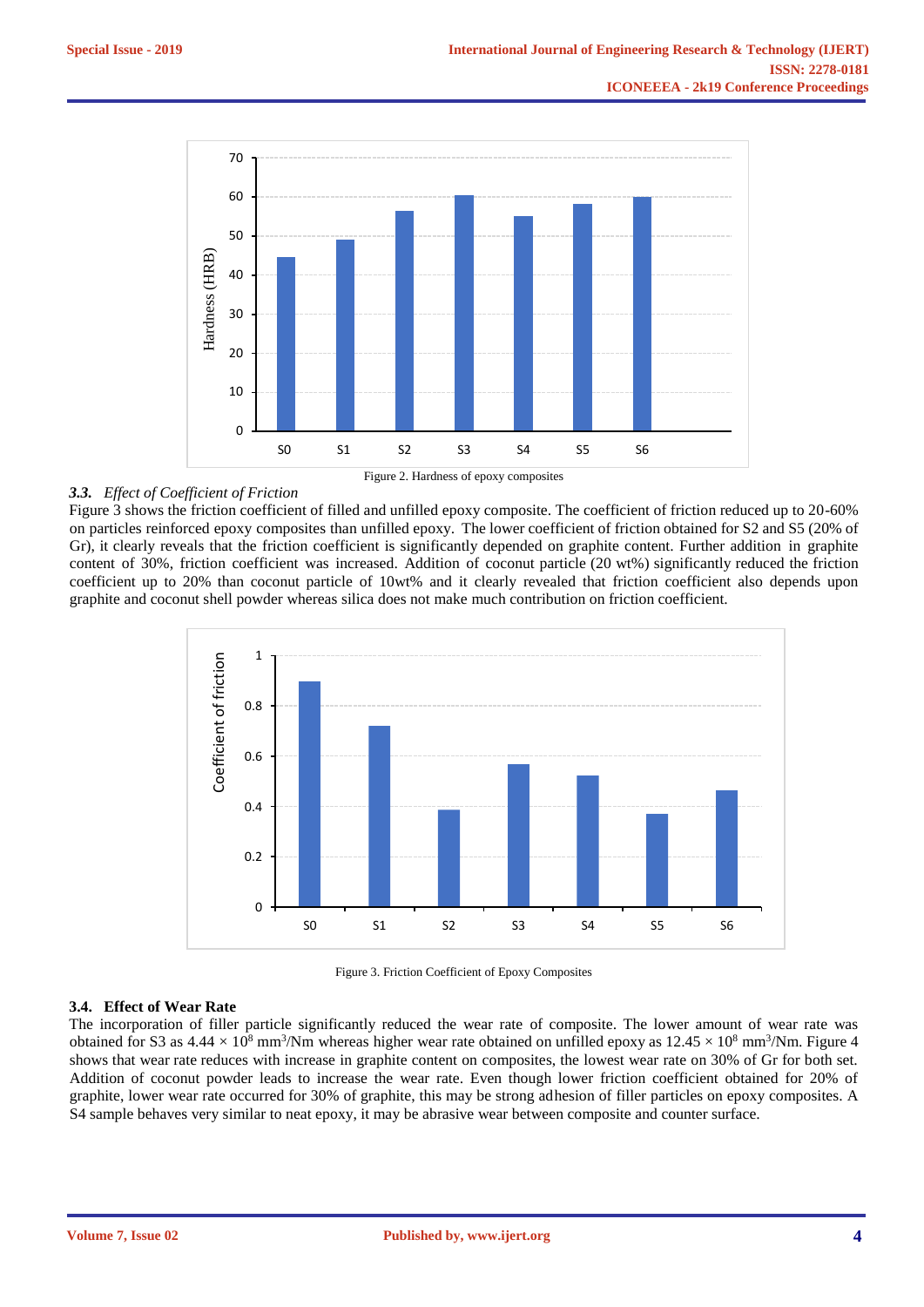

Figure 4. Wear rate of epoxy composites

## 4. CONCLUSION

A mechanical and dry sliding wear behaviour of graphite, silica and coconut powder filled epoxy resin were investigated and the following conclusions were drawn.

- Hardness of composite were improved by addition of various filler particles. Higher hardness obtained for S3 and S6 as 60.5 and 60HRB whereas lower hardness obtained on 45HRB (approx.) on neat epoxy.
- Tensile strength of material does not improve due to poor interaction between epoxy and filler content. On other hand tensile modulus of composite increased up to 1095 MPa due to rigid filler particle in to matrix.
- Higher tensile strain rate occurred on neat epoxy due to good plastic deformation than reinforced composite. Higher impact strength obtained for 10 wt% of Si, 20 wt% of CO and 5 wt% of Gr filled Epoxy as  $4.64 \text{ kJ/m}^2$ .
- The friction coefficient of composite was from 0.898 to 0.37 due to addition of filler particle. A sample with 10 wt% Si, 20 wt% of Co and 20 wt% of Gr provided better friction coefficient.
- A friction coefficient is increasing with increase in coconut shell powder and also with increase in graphite content which provides best result for 20 wt% filled Gr.
- A sample with 10 wt% Si, 10 wt% of Co and 30 wt% of Gr provides a lower wear rate 2.77
- $\times$  10<sup>8</sup> mm<sup>3</sup>/Nm, and higher wear rate on neat epoxy and S4 composite are obtained as  $12.45 \times 10^8$  mm<sup>3</sup>/Nm, and 11.94 2.77  $\times$  10<sup>8</sup> mm<sup>3</sup>/Nm. The wear rate increase with increase in coconut shell powder because of abrasive wear behaviour.
- Friction coefficient does not correlate wear rate. Even though lower friction obtained for S5 composite, lower wear rate occurred for S3 composite this may be strong adhesion of filler in composite and resistance to abrasive wear between counter surface and composite.

#### REFERANCE

- 1. Milad Zamanian, Mehrzad Mortezaei, Babak Salehnia and J.E. Jam, "Fracture toughness of epoxy polymer modified with nanosilica particles: Particle size effect". Engineering Fracture Mechanics 97 (2013) 193–206.
- 2. Hong-Yuan Liu, Gong-Tao Wang, Yiu-Wing Maia and Ying Zeng, "On fracture toughness of nano-particle modified epoxy". Composites: Part B 42 (2011) 2170–2175.
- 3. R.V. Kurahattia, A. O. Surendranathan, A.V. Ramesh Kumar, C. S. Wadageri, V. Aurad and S. A. Kori, "Dry Sliding Wear behaviour of Epoxy reinforced with nanoZrO2 Particles". Dry Sliding Wear behaviour of Epoxy reinforced with nanoZrO2 Particles. Procedia Materials Science 5 ( 2014 ) 274 – 280.
- 4. Siddhartha, Amar Patnaik, Amba and Bhatt, "Mechanical and dry sliding wear characterization of epoxy–TiO2 particulate filled functionally graded composites materials using Taguchi design of experiment". Materials and Design 32 (2011) 615–627.
- 5. Fei Li, Ke-ao Hu, Jian-lin Li and Bin-yuan Zhao, "The friction and wear characteristics of nanometer ZnO filled polytetrafluoroethylene". Wear 249 (2002) 877–882.
- 6. Jianguang Xu, Hanbing Yan and Daguo Gu, "Friction and wear behavior of polytetrafluoroethene composites filled with Ti3SiC2". Materials and Design 61 (2014) 270–274.
- 7. Bernd Wetzela, Frank Haupert and Ming Qiu Zhang, "Epoxy nanocomposites with high mechanical and tribological performance". Composites Science and Technology 63 (2003) 2055–2067.
- 8. Y.L. Liang and R.A. Pearson, "Toughening mechanisms in epoxy–silica nanocomposites (ESNs)". Polymer 50 (2009) 4895– 4905.
- 9. J. Abenojar, J. Tutor, Y. Ballesteros, J.C. del Real and M.A. Martínez, "Erosion-wear, mechanical and thermal properties of silica filled epoxy nanocomposites". Composites Part B 120 (2017) 42-53.
- 10. M. Zappalorto, A. Pontefisso, A. Fabrizi, M. Quaresimin, "Mechanical behaviour of epoxy/silica nanocomposites: Experiments and modelling". Composites: Part A 72 (2015) 58– 64.
- 11. C.P.Gao, G.F.Guo, F.Y.Zhao, T.M.Wang, B.Jim, B.Wetzel, G.Zhang and Q.H. Wang, "Tribological behaviors of epoxy composites under water lubrication conditions". Tribology International 95 (2016) 333–341.
- 12. Chang-Gun Lee, Yu-Jin Hwang, Young-Min Choi, Jae-Keun Lee, Cheol Choi and Je- Myung Oh, "A Study on The Tribological Characteristics of Graphite Nano Lubricants". International Journal of Precision Engineering and Manufacturing 10 (2019) 85-90.